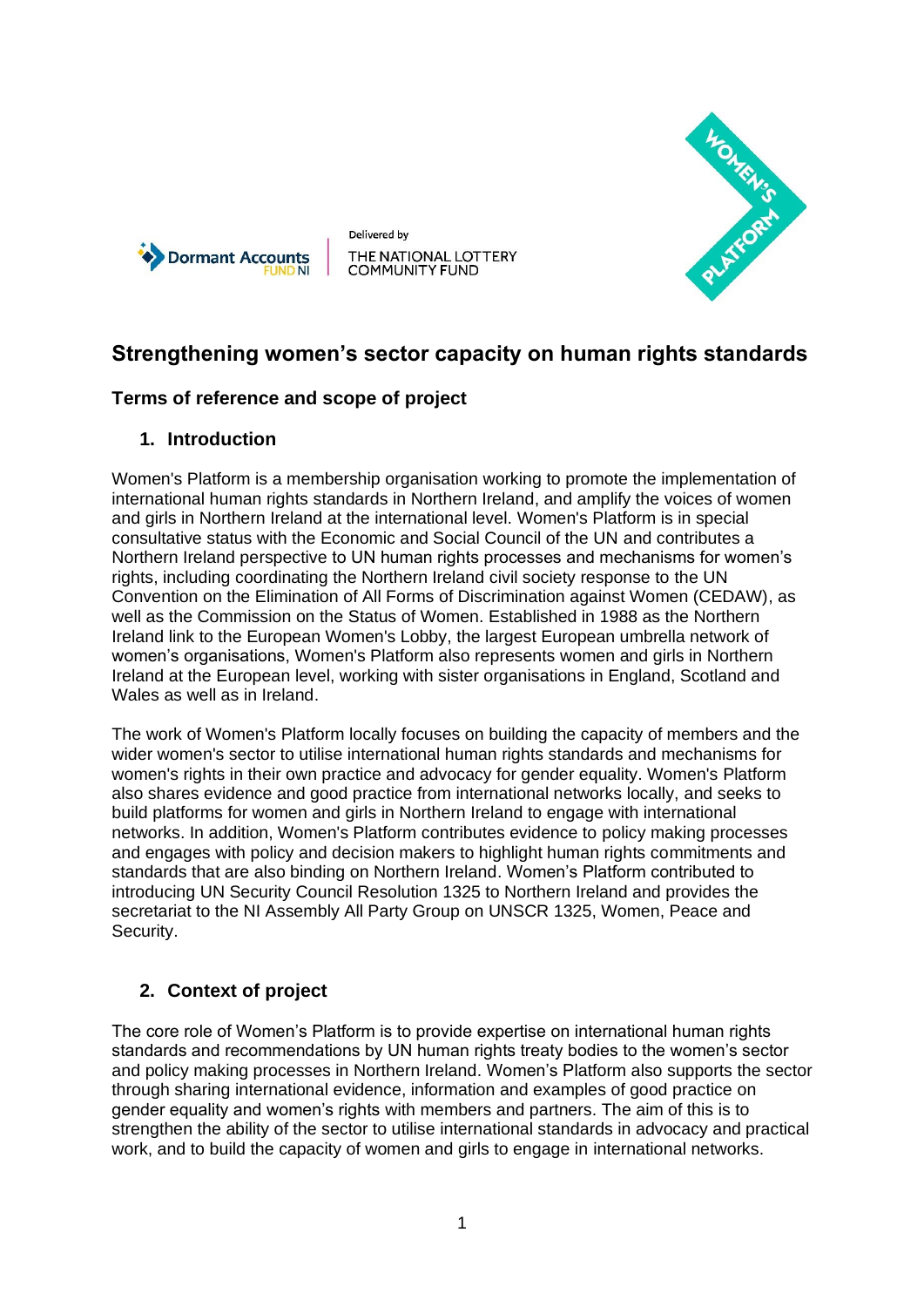During the COVID-19 pandemic, demand for this service clearly increased. Services to members currently include a well received fortnightly newsletter, and support with international standards and good practice in joint policy submissions. Women's Platform also organises webinars and events, which focus on both sharing good practice and enabling development of networks with women's organisations outside Northern Ireland.

Developing the information sharing role and providing effective information resources, along with strengthened social media and member communication capacity, is a key priority in the strategic plan 2022-25, both to strengthen the organisation long term and enable Women's Platform to effectively advocate for gender equality in Northern Ireland, in its own right and as a support to the sector. This project is designed to play a key role in building this capacity.

This project is funded through a grant by the Dormant Accounts Fund Northern Ireland.

### **3. Project scope**

This project has three aims:

- 1) to create the structures, mechanisms and resources that enable members and partners at all levels to engage with Women's Platform and its work, and
- 2) to create structures and resources that enhance members' and partners' access to evidence, information and good practice from the UN and international networks
- 3) to build organisational capacity to maintain good practice long term

The core focus of the project is to embed a communications focus across the organisation, through communications support and capacity building for an initial two year period, enabling long term development within existing staffing arrangements.

The intended outcome of the project is a stronger organisation, which can effectively communicate with members and share accessible information on complex topics. The core outcome is strengthened sustainability of both Women's Platform and the sector, as it secures Women's Platform as a key structural support to the sector, while enhancing the sector's ability to effective draw on international developments and expertise. Improved communications and wider membership also strengthens the ability of Women's Platform to effectively amplify the voices of women and girls in Northern Ireland internationally, which in turn will help deepen the links between Northern Ireland and international networks.

### **4. Role of the contractor**

A contractor is invited to lead this project and provide guidance to the organisation in developing a communications focused organisation. This is a two year project, and it is anticipated that the contract will be weighted towards the first year of the project, with support gradually reduced towards the end of the second year to ensure sustainable structures that can be maintained by Women's Platform long term.

The core elements of the contractor role are as follows:

#### **1) Communications support**

- Development and delivery of member communications, in line with priorities identified by members and partners and agreed with Women's Platform
- Delivery of communications strategy, including supporting creation of a bank of materials and resources relevant to the work of Women's Platform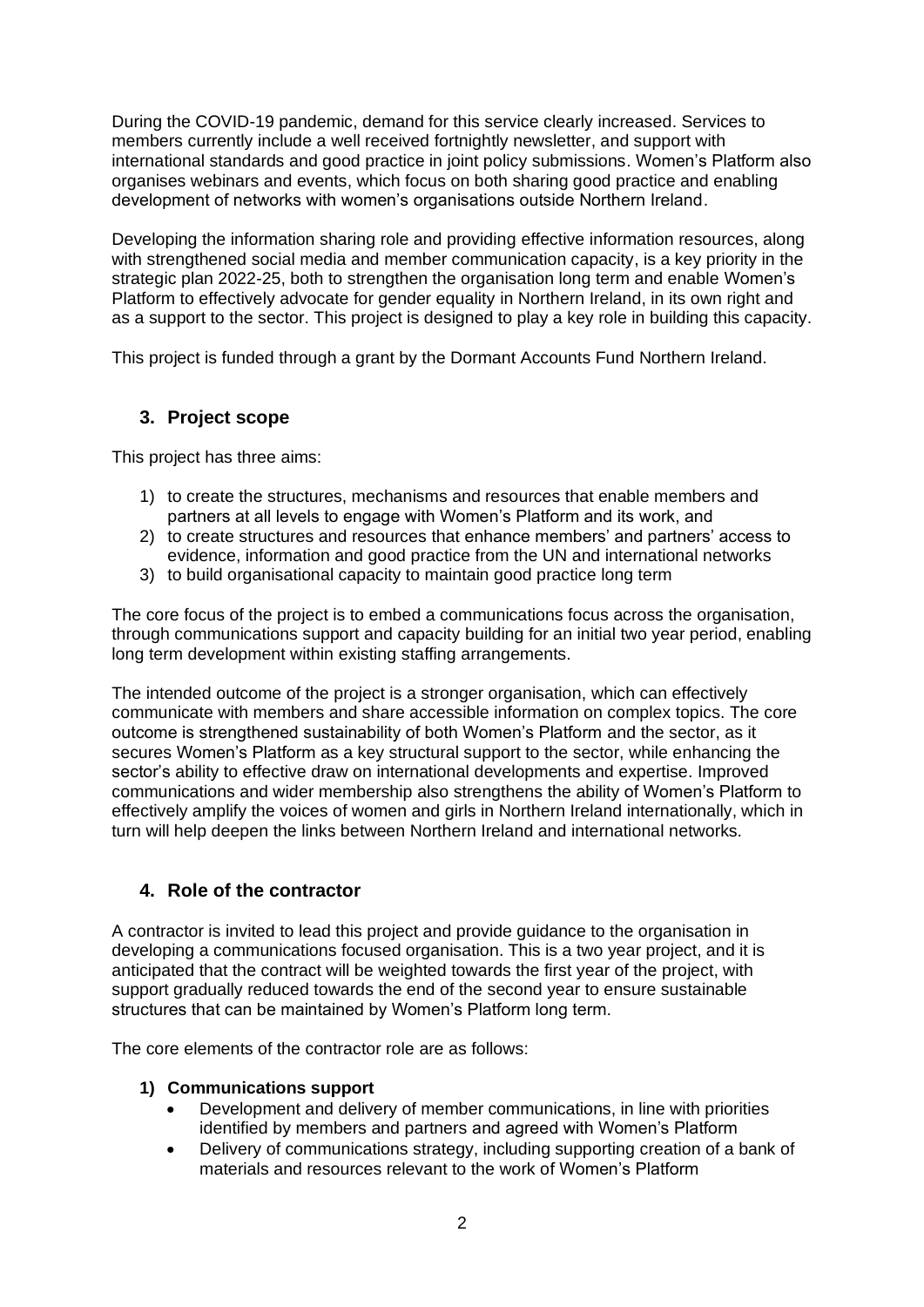- Supporting development of resources and briefings, eg. through identifying relevant information sources and monitoring relevant international networks
- Development of engagement with media

#### **2) Social media management**

- Developing the social media presence of Women's Platform
- Managing social media over the period of the contract, in collaboration with the **Director**
- Developing social media friendly resources and materials for ongoing use, ideally including video and audio based materials

#### **3) Capacity building**

- Building staff capacity on social media management and relevant software
- Building organisational capacity on communications as an integral focus
- Reviewing and updating communications strategy and guidance

#### **4.1 Contractor expertise and experience**

The contractor is expected to have experience and expertise in the following:

#### **Knowledge and understanding**

- A strong understanding of the women's movement in Northern Ireland
- A clear understanding of the policy context and process in Northern Ireland
- Working knowledge of the UN and international human rights mechanisms, including within Europe
- Working knowledge of the women's movement in Europe

#### **Expertise and experience**

- Expertise in communications and experience of delivering communications strategies
- Experience and expertise in managing social media and developing content
- Experience of undertaking research and developing accessible evidence resources
- (Desirable) Experience of supporting organisational communications capacity building

#### **Skills**

- Proven ability to develop accessible and engaging content in a range of formats
- Use of software for developing user friendly resources
- Use of website content management systems

## **5. General terms and conditions**

The contractor will be expected to develop a delivery plan with details of deliverable elements, timescales and targets that will be agreed with Women's Platform. Subsequently, the contractor will have flexibility to organise and manage ongoing delivery of the project in a manner suitable to the successful contractor, subject to agreed timescales. The contractor will be expected to remain in regular contact with the Director with regard to delivery, which may involve working in collaboration with the Director.

The appointment will be based on clear agreement within the contract that the contractor is responsible for legal matters relating to the contract, including taxation, National Insurance, pension and compliance with data protection legislation including GDPR.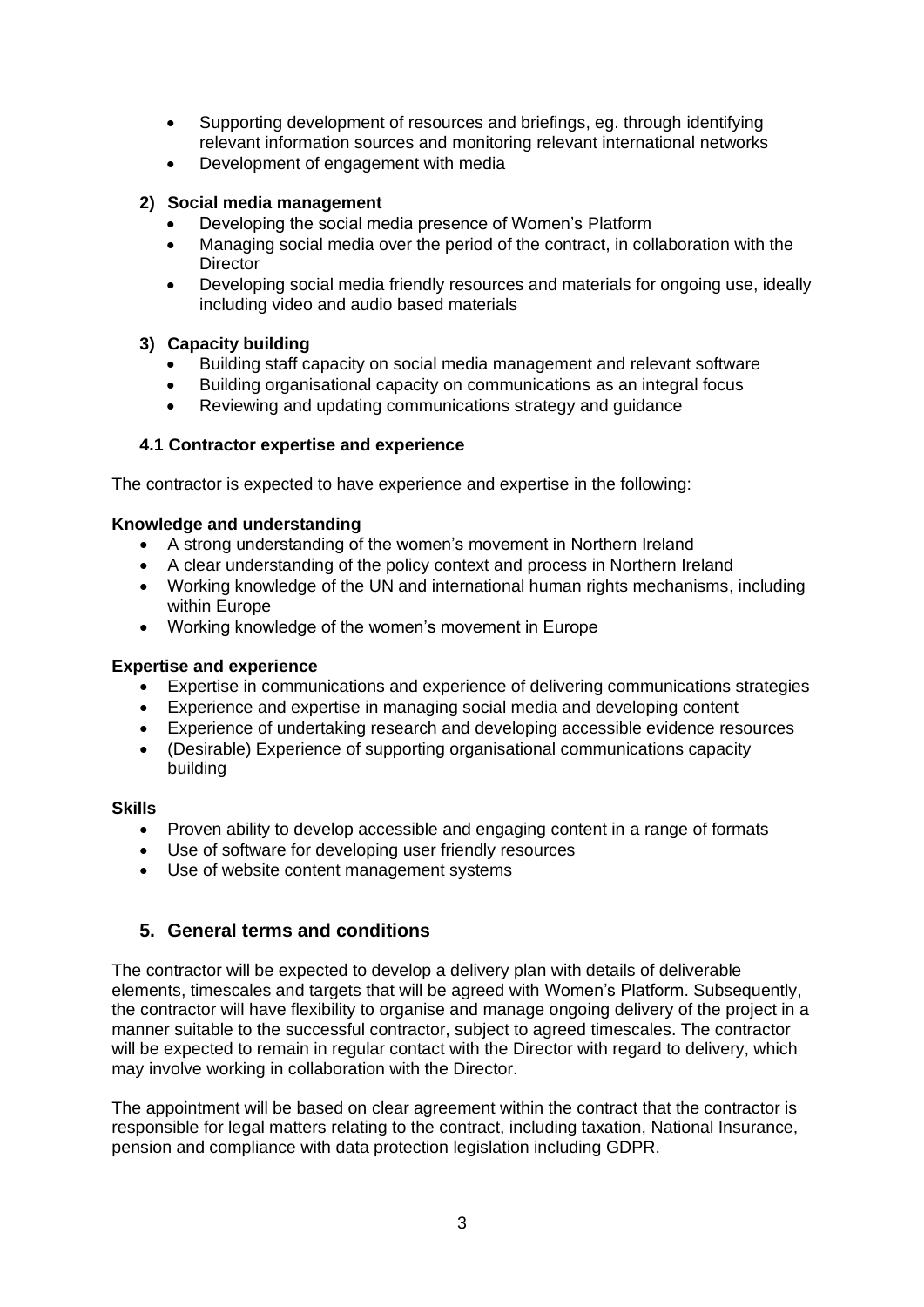#### **5.1 Payment**

The contractor will be paid quarterly against an invoice detailing work undertaken and hours spent on the project.

#### **5.2 Budget:**

#### **£27,664 for a total of up to 1500 hours over a 24 month period, which is paid inclusive of VAT.**

It is anticipated that the contract will be weighted towards the first year of the project, with up to 21 hours per week in months 1-6, up to 14 hours per week in months 6-18 and around 7h in the final six months to focus on sustainable future development. The specific arrangements will be agreed with the successful contractor.

### **6. Project proposal and assessment criteria**

Selection of the contractor will be made taking into account criteria such as the contractor's proven expertise as well as the relevance/credibility of the project proposal and the total cost.

Deadline for Submission of Tender is **Tuesday 28 June 2022 by 4pm** and it should be emailed to Women's Platform at [info@womensplatform.org.](mailto:info@womensplatform.org) Further information is available from Women's Platform Director Jonna Monaghan, who can be contacted at [info@womensplatform.org](mailto:info@womensplatform.org) or mobile 07483 346816.

#### **6.1 Summary of essential elements of project proposal**

**Quality and Relevance:** Outline of how the proposal meets the project context and strengthens overall Women's Platform capacity.

**Effectiveness:** Outline of proposed methodologies, suggested outputs and ways of working to meet project aims. Overview of key sources to include, mechanisms for producing resources, and key elements of capacity building approach proposed.

**Efficiency of Planning and Implementation:** Outline proposed use of resources to ensure maximum impact. Outline of proposals for developing visibility and social media presence of Women's Platform.

**Impact:** Outline of how the proposed project can contribute to strengthened capacity in the women's sector overall and methods and approaches that can be used to maximise reach and relevance to stakeholders and audiences.

**Potential for Sustainability:** Overview of how the proposed project can strengthen Women's Platform capacity and capability and how it can link to future strategic development of the organisation.

#### **The tender should consist at the minimum of:**

- A proposal for the project and detailed methodology
- An indication of fees per day and a total cost
- CV and other documents detailing relevant expertise over the past two years and referees
- Completion of contact details Appendix 1
- Confirmation that the project will be conducted in a manner which support the ethos and values of Women's Platform